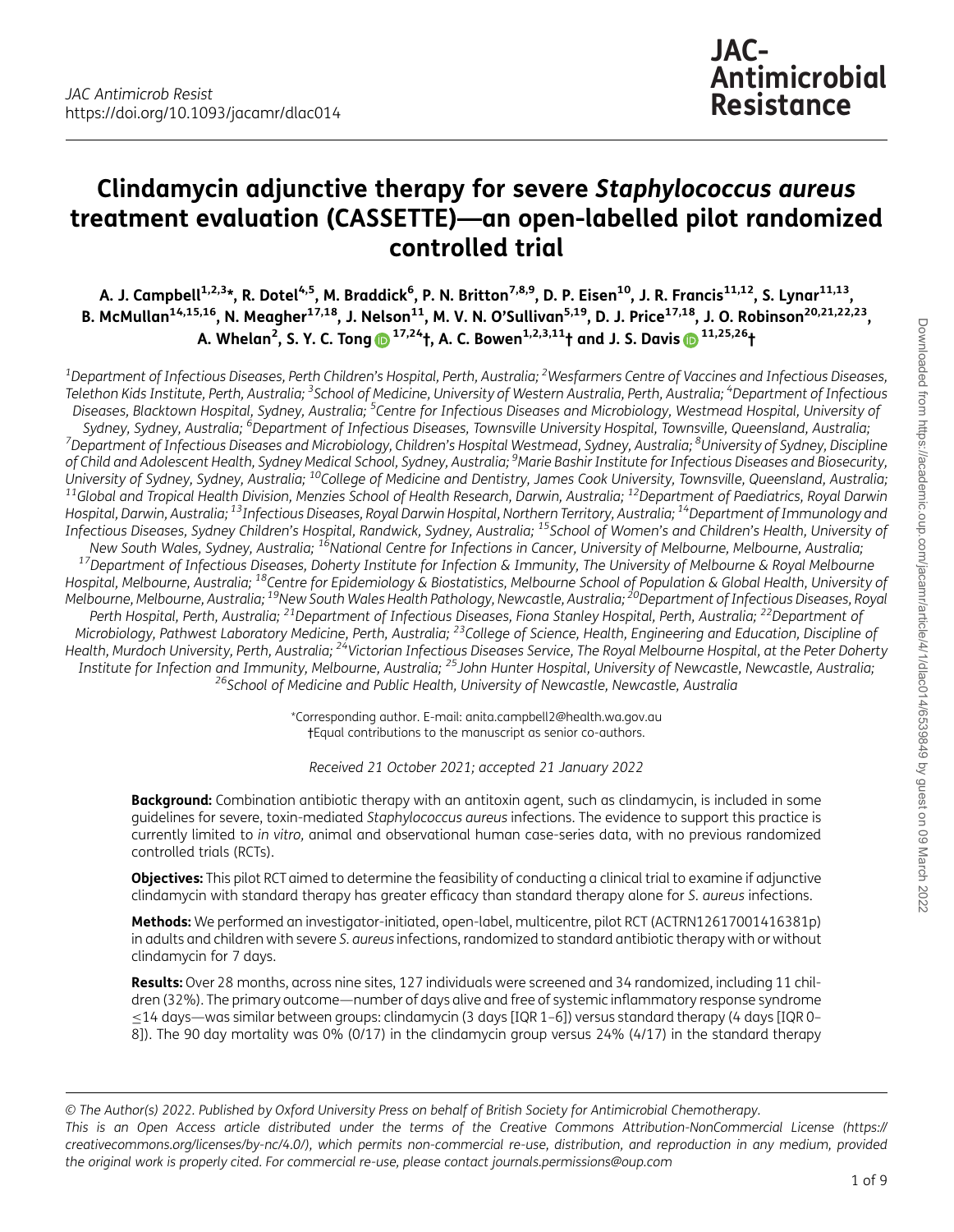group. Secondary outcomes—microbiological relapse, treatment failure or diarrhoea—were similar between groups.

Conclusions: As the first clinical trial assessing adjunctive clindamycin for S. aureus infections, this study indicates feasibility and that adults and children can be incorporated into one trial using harmonized endpoints, and there were no safety concerns. The CASSETTE trial will inform the definitive S. aureus Network Adaptive Platform (SNAP) trial, which includes an adjunctive clindamycin domain and participants with non-severe disease.

# Introduction

<span id="page-1-2"></span><span id="page-1-1"></span><span id="page-1-0"></span>Invasive Staphylococcus aureus infections are common and cause considerable mortality, particularly at the margins of the age continuum.<sup>[1](#page-7-0)</sup> They are the most common infective reason for admission to an ICU in both adults<sup>[2](#page-7-0)</sup> and children,<sup>[3](#page-7-0)</sup> with high mortality identified amongst these cohorts:  $23\% - 33\%$  in adults<sup>4</sup> and 9% in children.<sup>5</sup> Contributing to this severe phenotype is the ability of S. aureus to express multiple extracellular toxins that cause additional tissue damage.<sup>[6](#page-7-0)</sup>

<span id="page-1-9"></span><span id="page-1-7"></span><span id="page-1-6"></span><span id="page-1-5"></span><span id="page-1-3"></span>Despite this disease burden, fewer than 3000 adults<sup>[7](#page-7-0)</sup> and 300 children $8$  have been randomly assigned into clinical trials to assess the efficacy of treatments for S. aureus bacteraemia. Hence, opinions on best management vary widely,  $9,10$  $9,10$  with an adjunctive protein synthesis inhibitor antibiotic suggested by some experts in severe, toxin-mediated S. aureus infections.<sup>11</sup> <sup>[13](#page-7-0)</sup> The most frequently used protein synthesis inhibitor in this setting, clindamycin, $10$  decreases exotoxin production by binding to the 50S bacterial ribosomal subunit.<sup>[6](#page-7-0)</sup> The evidence to support adjunctive protein synthesis inhibitor use is currently limited to in vitro, animal and observational human case-series data, with no previous randomized controlled trials (RCTs).<sup>[14](#page-7-0)</sup>

<span id="page-1-8"></span><span id="page-1-4"></span>In this multicentre pilot RCT, we aimed to determine feasibility and to inform the design of a definitive RCT, the S. aureus network adaptive platform (SNAP) trial [\(https://www.snaptrial.com.au/](https://www.snaptrial.com.au/)). One of the aims of the SNAP trial will be to examine if the addition of clindamycin to standard antibiotic therapy (β-lactam, vancomycin or daptomycin) has greater clinical efficacy than standard therapy alone in adults and children with S. aureus infections. In addition, we aimed to provide proof of concept of including adults and children in the same RCT.

# Methods

#### Study design and setting

We performed an investigator-initiated, open-label, multicentre, parallelgroup, pilot RCT across four states in Australia, at six adult and three paediatric tertiary referral hospitals in adults and children with severe S. aureus infections from July 2018 to October 2020. This trial was endorsed by the Australasian Society of Infectious Diseases Clinical Research Network (ASID-CRN) and registered with the Australian and New Zealand Clinical Trials Registry (ACTRN1261700[14](#page-7-0)16381p). The published protocol<sup>14</sup> was prospectively approved at each participating site with ethical approval (HREC/17/HNE/411). Written legal guardian (<18 years) or participant/ surrogate decision-maker ( $\geq$ 18 years) informed consent was required for all participants before enrolment by the site principal investigator (PI).

#### **Participants**

Eligibility criteria were: hospital inpatients ≥28 days old expected to remain an inpatient at the study site for  $\geq$ 7 days post-randomization; S. aureus cultured from  $\geq$ 1 clinically relevant site (defined as any

specimen where the site investigator determines the organism to be contributing to the patient's clinical syndrome); and index tissue (including blood) culture drawn within ≤48 h of hospital admission (to exclude nosocomial infections) and ≤72 h pre-randomization. Evidence of severe S. aureus disease was defined as at least one of the following: (i) septic shock ([Appendix S1](http://academic.oup.com/jacamr/article-lookup/doi/10.1093/jacamr/dlac014#supplementary-data), available as [Supplementary data](http://academic.oup.com/jacamr/article-lookup/doi/10.1093/jacamr/dlac014#supplementary-data) at JAC-AMR Online); $14$  (ii) severe lung (necrotizing or multifocal pneumonia) or pleural space infection [\(Appendix S2](http://academic.oup.com/jacamr/article-lookup/doi/10.1093/jacamr/dlac014#supplementary-data)); or (iii) multifocal disease ( $>1$  noncontiguous site or  $>1$  contiguous anatomical site involved).

<span id="page-1-10"></span>To facilitate recruitment, after 12 months, the eligibility criteria for multifocal infection was broadened (initially it only included  $>1$  noncontiguous site) to also include  $>1$  contiguous anatomical site. The rationale for this change was supported in the literature, with an association of Panton–Valentine leucocidin (PVL)-positive S. aureus disease and complicated osteomyelitis (thrombosis and pyomyositis).<sup>15,1</sup>

<span id="page-1-11"></span>Exclusion criteria related to patients who: had significant immunosuppression (defined as prednisolone  $>$ 0.5 mg/kg/day for  $\geq$ 14 days in the last 30 days, other immunosuppressive medication, known HIV with CD4 cell count  $<$ 200 cells/mm<sup>3</sup> or congenital immunodeficiency); were expected to die within 24 h with or without treatment; had current severe diarrhoea (defined as  $>6$  stools per day or clinician-determined severe diarrhoea in children) or onset of Clostridioides difficile-associated diarrhoea within 48 h prior to enrolment; had necrotizing fasciitis; were known to be pregnant; had a history of severe allergy to β-lactams, glycopeptides, lincosamides or daptomycin; had previously participated in the trial or were currently receiving a protein synthesis inhibitor antibiotic that could not be ceased or substituted. Other exclusions were the presence of polymicrobial culture containing other clinically significant isolates and where the primary clinician was unwilling to enrol the patient.

#### Randomization

Participants were randomized by a computerized central randomization schedule generated by a statistician in a 1:1 ratio to standard therapy (control group) or standard therapy plus clindamycin (adjunctive clindamycin group), stratified by age (<18 years versus  $\geq$ 18 years), in permuted blocks of variable size. We pre-specified inclusion of one-third of children in our target sample.

#### Procedures

Standard therapy comprised IV flucloxacillin, 4–6 hourly or cefazolin, 6–8 hourly (both 50 mg/kg/dose for MSSA) or IV vancomycin [with dosing adjustments to maintain trough levels at 15–20 mg/L], daptomycin or ceftaroline ([Appendix S3](http://academic.oup.com/jacamr/article-lookup/doi/10.1093/jacamr/dlac014#supplementary-data)) for MRSA. Clindamycin was given IV 10 mg/ kg/dose up to 600 mg four times daily or oral 450 mg three times daily in adults (10 mg/kg/dose in children) for 7 days. The choice and duration of standard antibiotic therapy and the decision to switch to oral clindamycin were clinician determined.

#### Outcomes and measurements

The primary outcome was number of days alive and free of systemic inflammatory response syndrome (SIRS) (defined as meeting  $<$  2 simultaneous SIRS criteria on a calendar day) ≤14 days post-randomization [\(Appendix S2](http://academic.oup.com/jacamr/article-lookup/doi/10.1093/jacamr/dlac014#supplementary-data)). The secondary outcomes were: (i) all-cause mortality at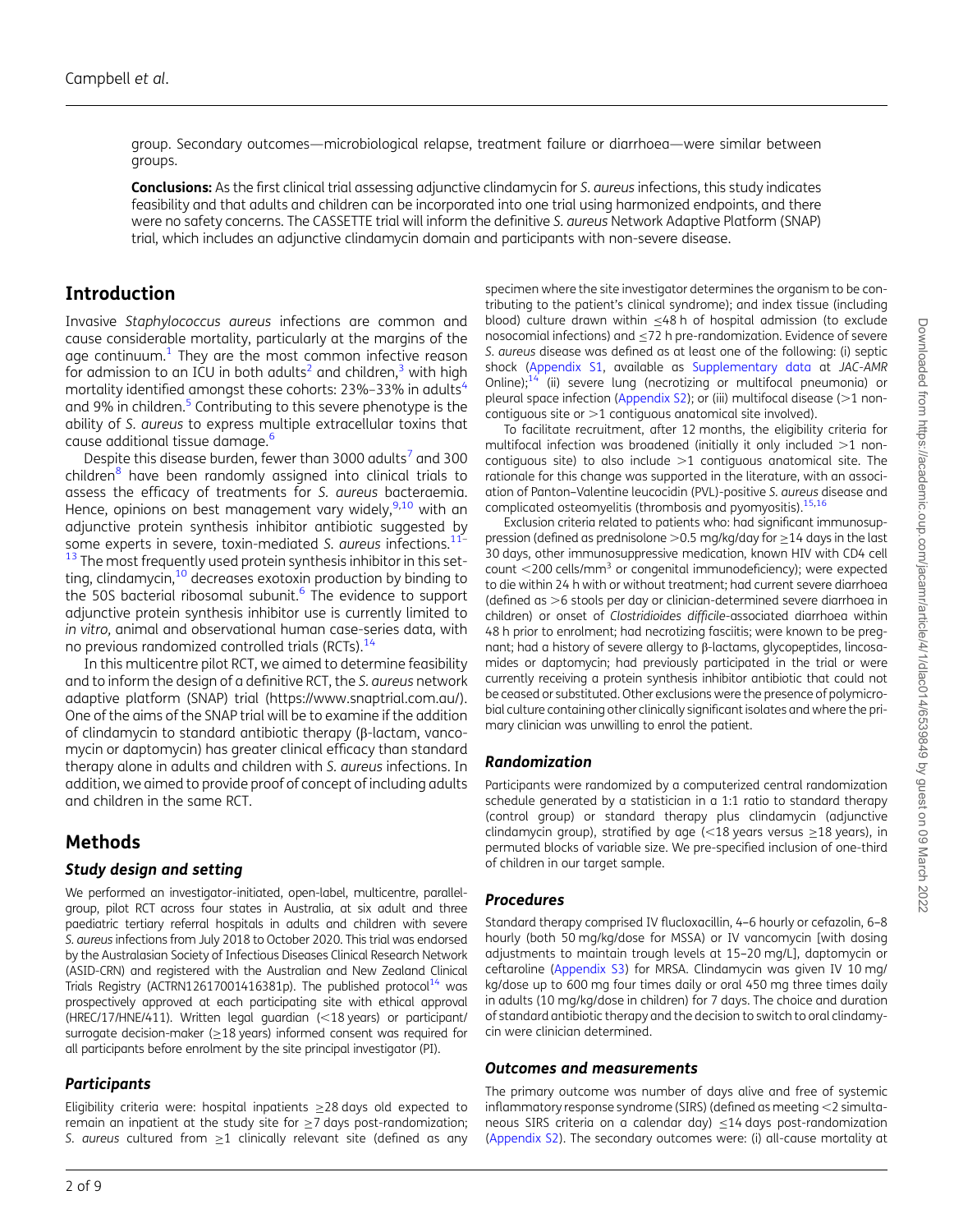<span id="page-2-0"></span>14, 42 and 90 days; (ii) time to first resolution of SIRS (number of days until the patient meets  $<$ 2 simultaneous SIRS criteria); (iii) proportion with microbiological relapse by Day 90 (positive blood culture for S. aureus ≥72 h after a preceding negative culture); (iv) proportion with microbiological treatment failure by Day 90 (positive sterile site culture for S. aureus ≥14 days after randomization); (v) number of surgical procedures needed to achieve source control; (vi) duration of IV antibiotic treatment; (vii) C. difficile-associated diarrhoea (three or more loose stools per day with a positive laboratory test for C. difficile toxin); (viii) all cause diarrhoea (three or more loose stools per day); and (ix) time to a ≥50% decrease in C-reactive protein (CRP) in the first 14 days post-randomization (excluding participants missing a baseline CRP level).

<span id="page-2-1"></span>Routine haematological parameters, repeat cultures, surgery for source control for S. aureus, patient progress and treatment were gathered from medical records, pathology results and treating teams onto an electronic case report form on Days 1, 3, 7, 10 and 14 and then weekly thereafter if an inpatient, and out to 90 days postrandomization (REDCap database).[17](#page-7-0) All-cause mortality data were collected through participant contact at 90 days or retrieved from medical records. Adverse events (AEs) were captured daily whilst an inpatient and up until 90 days post-randomization. All serious adverse events (SAEs) as defined in the protocol<sup>[14](#page-7-0)</sup> to any of the study drugs reported.

#### Laboratory methods

Identification of S. aureus was based on routine phenotypic and/or genotypic methods used in clinical laboratories of participating hospitals.

#### Statistical methods

The principal analysis of both primary and secondary endpoints was according to intention-to-treat principles. All participants with data available for the endpoint were analysed according to the treatment allocation, regardless of what treatment they received. Analyses of aggregated outcomes was initially performed by a statistician blinded to treatment groups, who was subsequently unblinded. Summary statistics were calculated for each outcome by trial arm and differences and 95% CIs were calculated using appropriate regression models. Given that this is a pilot study which is not powered for formal hypothesis testing, P values were not reported. All regression analyses were adjusted by the randomization covariate of age group (<18 years versus  $\geq$ 18 years), and both unadjusted and adjusted estimates are reported.

For the primary outcome, days alive and free of SIRS, the difference between treatment arms was estimated using a zero-inflated negative binomial regression model, adjusted by days observed to account for participants with missing data. Binary secondary outcomes were assessed using logistic regression to estimate differences in proportions. All-cause mortality in both treatment arms was illustrated in a Kaplan– Meier survival curve. Competing risks regression was used to estimate HR for time-to-event outcomes. Difference in number of surgical procedures was estimated with negative binomial regression adjusted for days observed. All analyses were performed using Stata v16.0 (StataCorp LLC, College Station, TX, USA).

We planned to enrol 60 patients, at least 20 of whom were aged  $<$ 18 years. As a pilot study, the sample size was based on the number achievable and the number needed to determine feasibility and to refine assumptions and study design. No assumptions were made about the



Figure 1. Study flow diagram.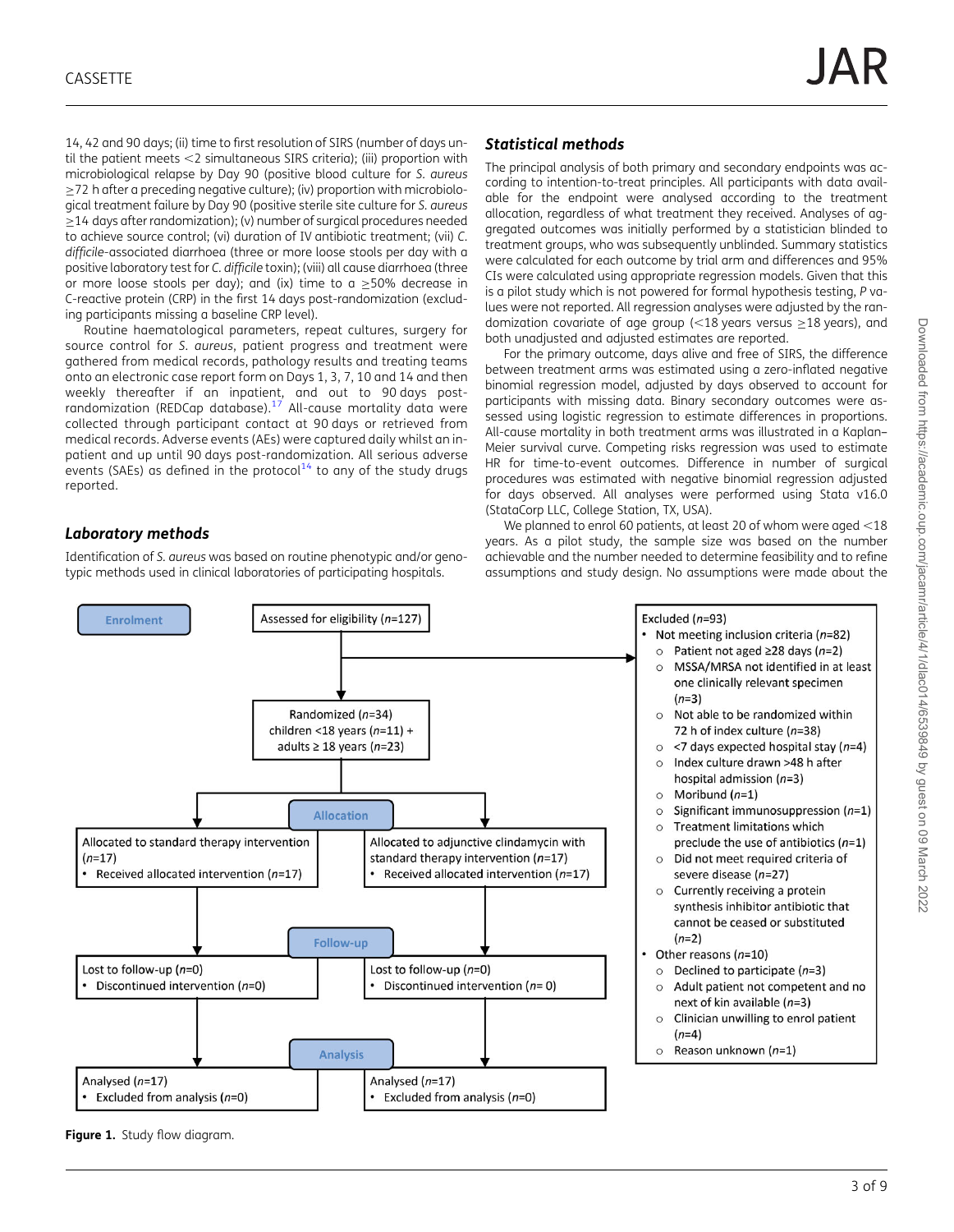<span id="page-3-0"></span>

|                                                    |                     | Overall $n = 34$                                                           |               |                     | $<$ 18 years $n = 11$                |               |                     | $\geq$ 18 years n = 23               |               |
|----------------------------------------------------|---------------------|----------------------------------------------------------------------------|---------------|---------------------|--------------------------------------|---------------|---------------------|--------------------------------------|---------------|
| Demographics                                       | standard<br>therapy | clindamycin<br>adjunctive<br>therapy                                       | total         | standard<br>therapy | clindamycin<br>adjunctive<br>therapy | total         | standard<br>therapy | clindamycin<br>adjunctive<br>therapy | total         |
| Age, years, median (IQR)                           | $44(11-63)$         | 33 (12-60)                                                                 | $41(11-63)$   | $10(10-11)$         | $8(0-12)$                            | $10(0-11)$    | $45(41-68)$         | 59 (33–75)                           | 54 (37–70)    |
| Gender, female                                     | 4/17 (24)           | 7/17 (41)                                                                  | 11/34 (32)    | 3/5 (60)            | 2/6 (33)                             | 5/11 (45)     | 1/12(8)             | 5/11 (45)                            | 6/23 (26)     |
| Weight, kg, median (IQR)                           | 87 (48-90)          | 78 (44-87)                                                                 | 78 (44-90)    | $32(28-36)$         | 30 (7-44)                            | 32 $(7-44)$   | 89 (84-98)          | 85 (77-102)                          | 87 (78-102)   |
| Comorbid conditions                                |                     |                                                                            |               |                     |                                      |               |                     |                                      |               |
| Diabetes mellitus                                  | 3/17 (18)           |                                                                            | 5/34 (15)     | $O/5$ $(O)$         | 0/6 (0)                              | 0/11 (0)      | 3/12 (25)           | 2/11 (18)                            | 5/23 (22)     |
| Chronic renal                                      | 0/17 (0)            | $\overline{2}$<br>$\begin{array}{c} 2/17 \ (1 \\ 2/17 \ (1 \\ \end{array}$ | 2/34(6)       | 0/5 (0)             | 0/6 (0)                              | 0/11(0)       | 0/12(0)             | 2/11 (18)                            | 2/23(9)       |
| $impairment$ (eGFR $<$ 50)                         |                     |                                                                            |               |                     |                                      |               |                     |                                      |               |
| Laboratory confirmed                               | 1/17 (6)            | $\widehat{\sim}$<br>2/17 (1                                                | 3/34(9)       | 0/5(0)              | 1/6 (17)                             | 1/11 (9)      | 1/12 (8)            | 1/11 (9)                             | 2/23 (9)      |
| influenza ≤14 days                                 |                     |                                                                            |               |                     |                                      |               |                     |                                      |               |
| prior to randomization                             |                     |                                                                            |               |                     |                                      |               |                     |                                      |               |
| Laboratory characteristics                         |                     |                                                                            |               |                     |                                      |               |                     |                                      |               |
| <b>MRSA</b>                                        | 5/17 (29)           | $\widehat{\infty}$<br>3/17 (1                                              | 8/34 (24)     | 2/5 (40)            | 2/6 (33)                             | 4/11 (36)     | 3/12 (25)           | 1/11 (9)                             | 4/23 (17)     |
| <b>MSSA</b>                                        | 12/17 (71)          | 14/17 (82)                                                                 | 26/34 (76)    | 3/5 (60)            | 4/6 (67)                             | 7/11 (64)     | 9/12 (75)           | 10/11 (91)                           | 19/23 (83)    |
| Infection site                                     |                     |                                                                            |               |                     |                                      |               |                     |                                      |               |
| Multifocal                                         | 10/17 (59)          | 13/17 (76)                                                                 | 23/34 (68)    | 5/5 (100)           | 3/6 (50)                             | 3/11 (73)     | 5/12 (42)           | 10/11 (91)                           | 15/23 (65)    |
| Pleuropulmonary                                    | 7/17(41)            | $\overline{\Omega}$<br>6/17(3                                              | 13/34 (38)    | 3/5 (60)            | 3/6 (50)                             | 5/11 (55)     | 4/12(33)            | 3/11 (27)                            | 7/23 (30)     |
| CNS                                                | 3/17 (18)           | 4/17 (24)                                                                  | 7/34 (21)     | 0/5(0)              | 0/6 (0)                              | 0/11(0)       | 3/12 (25)           | 4/11 (36)                            | 7/23 (30)     |
| Osteoarticular (native)                            | 5/17 (29)           |                                                                            | 11/34 (32)    | 4/5 (80)            | 3/6 (50)                             | 7/11 (64)     | 1/12(8)             | 3/11 (27)                            | 4/23 (17)     |
| Infective endocarditis                             | 2/17(12)            | 6/17 (35)<br>5/17 (29)<br>3/17 (18)                                        | 7/34 (21)     | $O/5$ $(0)$         | 0/6 (0)                              | 0/11(0)       | 2/12 (17)           | 5/11 (45)                            | 7/23 (30)     |
| Skin and soft tissue                               | 6/17 (35)           |                                                                            | 9/34 (26)     | 1/5 (20)            | 1/6 (17)                             | 2/11 (18)     | 5/12 (42)           | 2/11 (18)                            | 7/23 (30)     |
| Bloodstream infection                              | 8/17 (47)           | 12/17 (71)                                                                 | 20/34 (59)    | 3/5 (60)            | 3/6 (50)                             | 5/11 (55)     | 5/12 (42)           | 9/11 (82)                            | 14/23 (61)    |
| Infection severity                                 |                     |                                                                            |               |                     |                                      |               |                     |                                      |               |
| ICU admission                                      | 12/17 (71)          | 59)<br>10/17 (                                                             | 22/34 (65)    | 2/5 (40)            | 2/6 (33)                             | 4/11 (36)     | 10/12 (83)          | 8/11 (73)                            | 18/23 (78)    |
| Septic shock                                       | 8/17 (47)           | 59)<br>10/17 (                                                             | 18/34 (53)    | 1/5 (20)            | 2/6 (33)                             | 3/11 (27)     | 7/12 (58)           | 8/11 (73)<br>11/11 (100)             | 15/23 (65)    |
| SIRS on Day 1                                      | 16/17 (94)          | 94)<br>16/17 (                                                             | 32/34 (94)    | 4/5 (80)            | 5/6 (83)                             | 9/11 (82)     | 12/12 (100)         |                                      | 23/23 (100)   |
| SOFA score <sup>a</sup> , median                   | $6(3-12)$           | $7(5-11)$                                                                  | $7(5-11)$     | $\leq$              | $\frac{4}{2}$                        | $\leq$        | $6(3-12)$           | $7(5-11)$                            | $7(5-11)$     |
| (IQR)                                              |                     |                                                                            |               |                     |                                      |               |                     |                                      |               |
| Baseline CRP <sup>b</sup> mg/L,                    | 245 (153-280)       | 206 (164-                                                                  | 235 (160-327) | 146 (140-270)       | 249 (86-349)                         | 170 (139-327) | 261 (235-395)       | 206 (164-                            | 243 (164-374) |
| median (IQR)                                       |                     | 349)                                                                       |               |                     |                                      |               |                     | 374)                                 |               |
| Surgical source control                            | 6/17 (35)           | 9/17 (53)                                                                  | 15/34 (44)    | 3/5 (60)            | 2/6 (33)                             | 5/11 (45)     | 3/12 (25)           | 7/11 (64)                            | 10/23(43)     |
| Antibiot8ic use $\leq$ 72 h prior to randomization |                     |                                                                            |               |                     |                                      |               |                     |                                      |               |
| Any antibiotics                                    | 16/17 (94)          | 16/17 (94)                                                                 | 32/34 (94)    | 4/5(80)             | 5/6 (83)                             | (28) 11/6     | 12/12 (100)         | 11/11 (100)                          | 23/23 (100)   |
| Any vancomycin                                     | 13/17 (76)          | 15/17 (88)                                                                 | 28/34 (82)    | 1/5 (20)            | 5/6 (83)                             | 5/11 (55)     | 12/12 (100)         | 10/11 (91)                           | 22/23 (96)    |
| Any beta lactam                                    | 16/17 (94)          | 16/17 (94)                                                                 | 32/34 (94)    | 4/5 (80)            | 5/6 (83)                             | 9/11 (82)     | 12/12 (100)         | 11/11 (100)                          | 23/23 (100)   |
| Any protein synthesis                              | 8/17 (47)           | 8/17 (47)                                                                  | 16/34 (47)    | 1/5 (20)            | 1/6 (17)                             | (18)<br>2/11  | 7/12 (58)           | 7/11 (64)                            | 14/23 (61)    |
| inhibitor antibiotic                               |                     |                                                                            |               |                     |                                      |               |                     |                                      |               |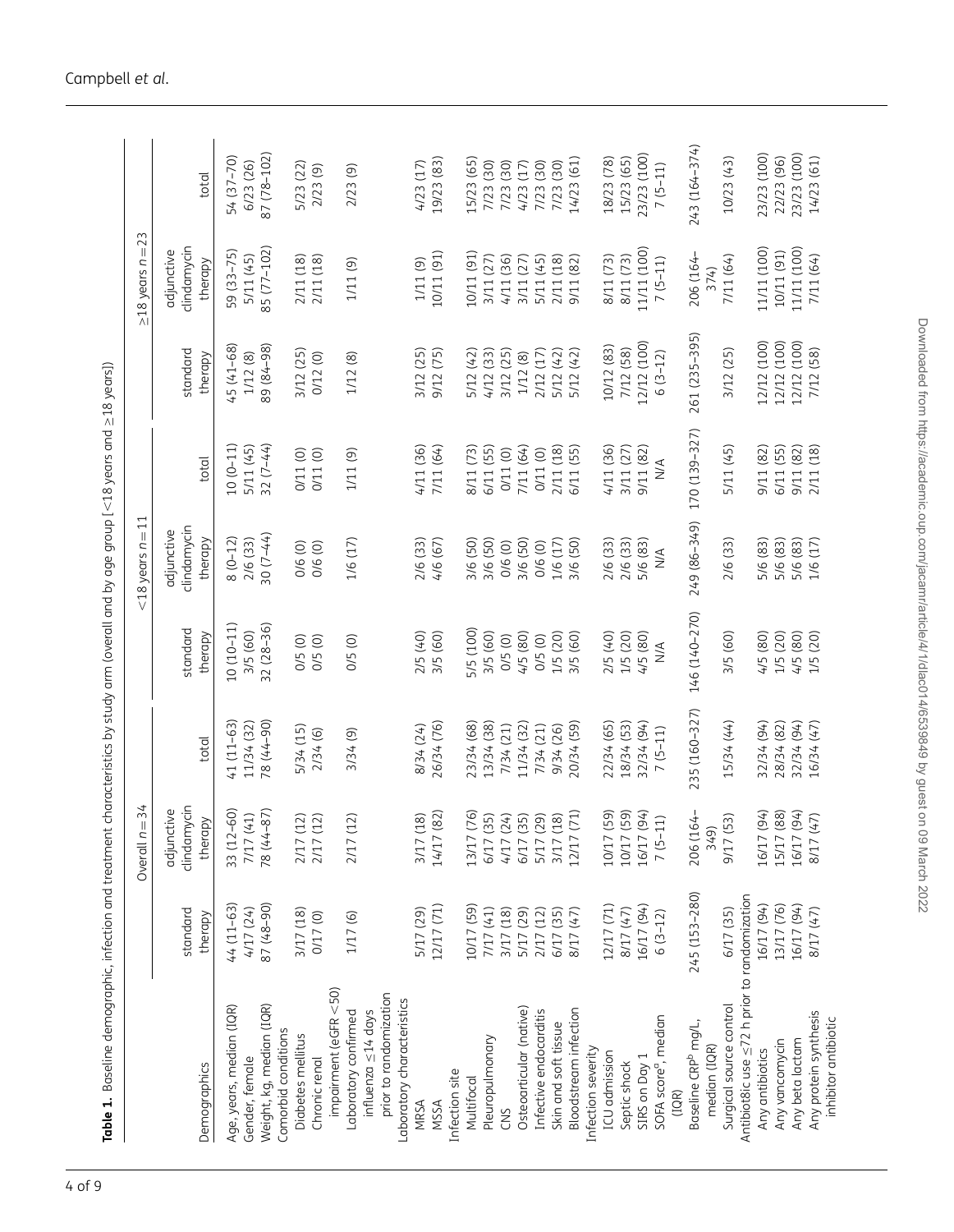| Predominant therapy Day 1-14                                                                                                                                    |           |           |                                                 |                                              |                                              |                                              |                                              |                                                  |                                                 |  |
|-----------------------------------------------------------------------------------------------------------------------------------------------------------------|-----------|-----------|-------------------------------------------------|----------------------------------------------|----------------------------------------------|----------------------------------------------|----------------------------------------------|--------------------------------------------------|-------------------------------------------------|--|
| vISSA: cefazolin                                                                                                                                                | 1/12 (8)  | 4/14 (29) |                                                 |                                              |                                              |                                              |                                              |                                                  |                                                 |  |
| MSSA: flucloxacillin                                                                                                                                            | (1/12(92) | 0/14(71)  |                                                 |                                              |                                              |                                              |                                              |                                                  |                                                 |  |
| VRSA: vancomycin                                                                                                                                                | 4/5 (80)  | 2/3 (67)  | 5/26 (19)<br>21/26 (81)<br>6/8 (75)<br>2/8 (25) | 1/3 (33)<br>2/3 (67)<br>1/2 (50)<br>1/2 (50) | 1/4 (25)<br>3/4 (75)<br>1/2 (50)<br>1/2 (50) | 2/7 (29)<br>5/7 (71)<br>2/4 (50)<br>2/4 (50) | 0/9 (0)<br>9/9 (100)<br>3/3 (100)<br>0/3 (0) | 3/10 (30)<br>7/10 (70)<br>1/1 (100)<br>0/1 (100) | 3/19 (16)<br>16/19 (84)<br>4/4 (100)<br>0/4 (0) |  |
| VIRSA: ceftaroline                                                                                                                                              | 1/5 (20)  | 1/3 (33)  |                                                 |                                              |                                              |                                              |                                              |                                                  |                                                 |  |
| Non-study antibiotic use Day 1-90                                                                                                                               |           |           |                                                 |                                              |                                              |                                              |                                              |                                                  |                                                 |  |
| synthesis inhibitor in<br>Any non-study protein                                                                                                                 | 8/17 (47) | N/A       | ⋚                                               | 2/5 (40)                                     | $\stackrel{\triangle}{\geq}$                 | $\leq$                                       | 5/12 (50)                                    | $\stackrel{\triangle}{\geq}$                     | $\stackrel{\triangle}{\geq}$                    |  |
| standard therapy arm                                                                                                                                            |           |           |                                                 |                                              |                                              |                                              |                                              |                                                  |                                                 |  |
|                                                                                                                                                                 |           |           |                                                 |                                              |                                              |                                              |                                              |                                                  |                                                 |  |
| Values are shown as n (%) unless otherwise specified.                                                                                                           |           |           |                                                 |                                              |                                              |                                              |                                              |                                                  |                                                 |  |
| ATSI; Aboriginal and Torres Strait Islander; eGFR; estimated glomerular filtration rate; LOS; length of stay; ID; infectious diseases; CRP; C-reactive protein. |           |           |                                                 |                                              |                                              |                                              |                                              |                                                  |                                                 |  |
|                                                                                                                                                                 |           |           |                                                 |                                              |                                              |                                              |                                              |                                                  |                                                 |  |

"SOFA scores are only calculated for adult participants. Two missing baseline platelet measurements, four missing baseline bilirubin measurements, one missing baseline creatinine and °SOFA scores are only calculated for adult participants. Two missing baseline platelet measurements, four missing baseline measurements, one missing baseline creatinine and

urinary output measurements, four missing baseline CRP measurements. Where values are missing, a score of zero was assumed. urinary output measurements, four missing baseline CRP measurements. Where values are missing, a score of zero was assumed.

PFour participants missing baseline CRP measurements. bFour participants missing baseline CRP measurements.

rate of occurrence of the primary outcome in the control group nor for anticipated treatment effects of the intervention.

# Results

Over 28 months (July 2018 –October 2020), across nine sites, 127 individuals were screened and 34 randomized from 40 eligible participants (85% consent rate). The recruitment rate was 1.2 participants/per month. Key reasons for exclusion included: inability to enrol participants within 72 h of the index culture (38/ 127, 30%) and not meeting the severe S. aureus disease de finition (27/127, 21%). Consented participants were randomized to receive either standard therapy  $(n=17)$  or standard therapy plus adjunctive clindamycin ( $n$  = [1](#page-2-0)7) (Figure 1).

The trial was stopped prior to the anticipated sample size of 60 patients due to the slow recruitment rate and because the SNAP trial was planned to commence in 2021 and includes a domain for adjunctive treatment with clindamycin.

Baseline characteristics were similar between groups (Table [1\)](#page-3-0). One third of the cohort were children ,18 years (11/34, 32%) and female (11/34, 32%). All S. aureus infections (34/34, 100%) were community acquired and 24% (8/34) were caused by MRSA.

The majority of participants (32/34, 94%) met SIRS criteria on Day 1 of randomization (Table [1](#page-3-0)). The median SOFA score in adults was 7 (IQR 5 –11) and underlying comorbidities were present in 35% (8/23) of adults and 9% (1/11) of children. Half (18/ 34, 53%) developed septic shock and 65% (22/34) required admission to the ICU, which was less frequent in children (4/11, 36%) compared with adults (18/23, 78%). Receipt of antibiotics prior to randomization was frequent overall (32/34, 94%), including with a β-lactam (32/34, 94%), vancomycin (28/34, 82%) or protein synthesis inhibitor antibiotic (16/34, 47%).

The primary endpoint, number of days alive and free of SIRS, was similar between the clindamycin group (median 3 days [IQR 1 –6]) and standard therapy group (4 days [IQR 0 –8]; adjusted difference [aD] −0.31 days [CI −3.20, 2.57]) (Table [2\)](#page-5-0). For the secondary outcome of all-cause mortality, there were no deaths (0/17, 0%) up to 90 days in the clindamycin group. In the standard therapy group, 14 day mortality was 18% (3/ 17) and 42 and 90 day mortality (all in adults) were 24% (4/17) (Figure [2](#page-6-0)). There were no differences in microbiological relapse (3/17, 18% versus 1/17, 6%; aD 12% [CI −10%, 33%]) or microbiological treatment failure (1/17, 6% in both; aD 0% [CI  $-16$ %, 16%]) in the clindamycin compared with standard therapy group.

All-cause diarrhoea occurred in 47% (8/17) of the clindamycin group compared with 35% (6/17) of the standard therapy group (aD 12% [CI −21%, 45%]), with one case (1/17, 6%) of C. difficile-associated diarrhoea occurring in the standard therapy group. The median days to first resolution of SIRS was equivalent between groups; 9 days (CI 2 –10) in the clindamycin and 9 days (CI 5 –12) in the standard therapy group; (adjusted hazard ratio [aHR] 1.57 [CI 0.75, 3.31]). The median days until CRP decreased by over 50% were similar between groups: 7 days (CI 3 –14) in the clindamycin group and 5 days (CI 3 –7) in the standard therapy group (aHR 0.59 [CI 0.30, 1.13]) (Table [2](#page-5-0)).

AEs were more common in the clindamycin group (10/17, 59%) compared with standard therapy (5/17, 29%) [\(Appendix S4\)](http://academic.oup.com/jacamr/article-lookup/doi/10.1093/jacamr/dlac014#supplementary-data). Study investigators determined most events to be unrelated to the study treatment and to be mild in severity.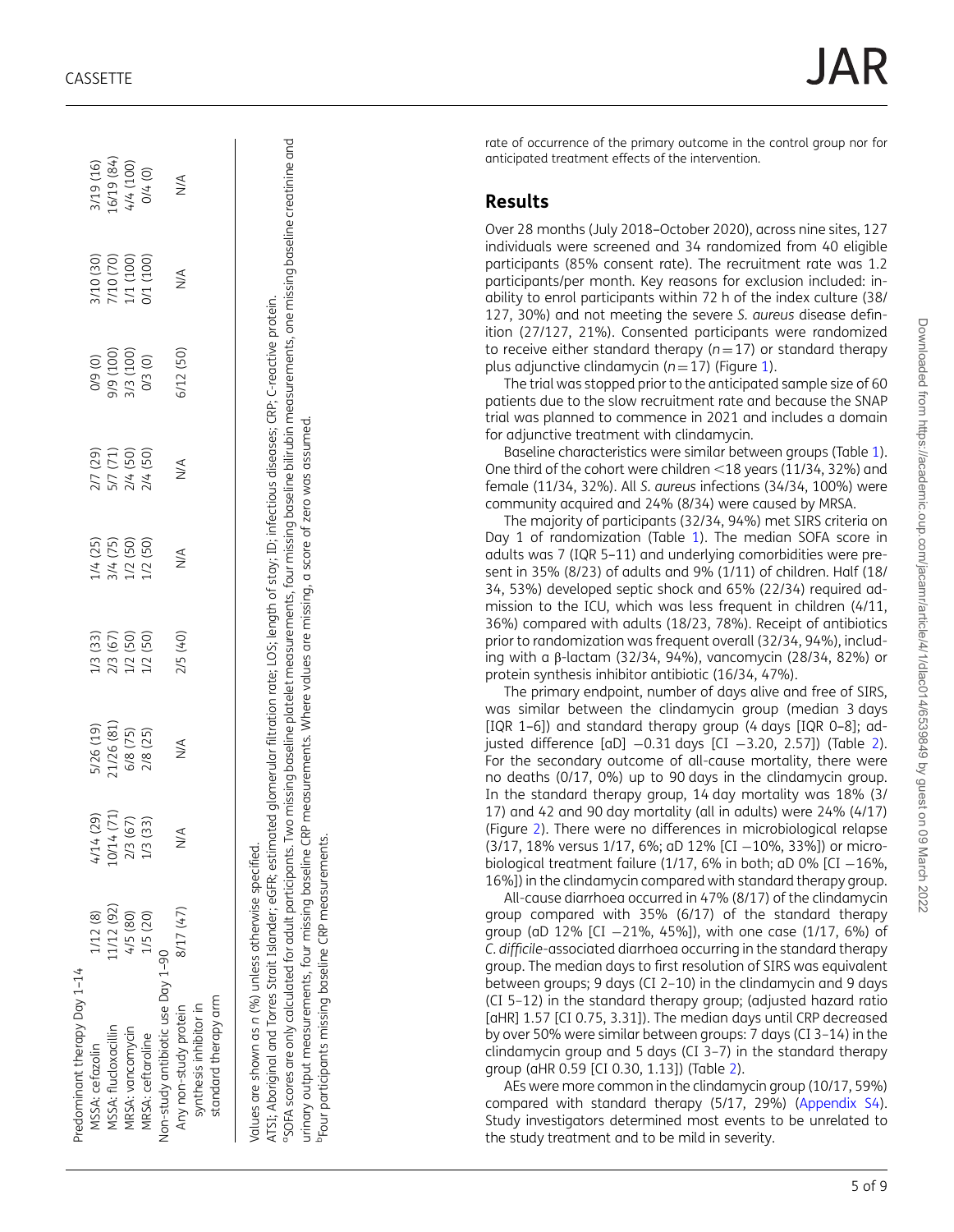<span id="page-5-0"></span>Table 2. Primary, secondary and post-hoc outcomes in the standard therapy versus the adjunctive clindamycin therapy group, including summary statistics and estimates for the difference in outcome between groups

|                                                                                              |                               | Adjunctive clindamycin |          | Unadjusted    | Adjusted |               |
|----------------------------------------------------------------------------------------------|-------------------------------|------------------------|----------|---------------|----------|---------------|
|                                                                                              | Standard therapy,<br>$n = 17$ | therapy, $n = 17$      | estimate | 95% CI        | estimate | 95% CI        |
| Estimated differences in count, including the primary outcome of days alive and free of SIRS |                               |                        |          |               |          |               |
| Days alive and free of SIRS <sup>a</sup> , mean (SD)/<br>median (IQR)                        | $4.59(4.11)/4(0-8)$           | $4.76(4.87)/3(1-6)$    | 0.05     | $-2.99, 3.09$ | $-0.31$  | $-3.20, 2.57$ |
| Number of surgical procedures, mean (SD)/ 0.65 (1.06)/0 (0-1)<br>median (IQR)                |                               | $1.18(1.63)/1(0-2)$    | 0.35     | $-0.53, 1.23$ | 0.35     | $-0.53, 1.23$ |
| Length of stay, days <sup>b</sup> , median (IQR)                                             | $15(10-31)$                   | $29(15-46)$            |          |               |          |               |
| Days of bacteraemia <sup>b</sup> , median (IQR)                                              | $2(1-5)$                      | $3(1-8)$               |          |               |          |               |
| Days febrile <sup>b</sup> , median (IQR)                                                     | $2(0-7)$                      | $3(1-6)$               |          |               |          |               |
| <b>Estimated differences in probability</b>                                                  |                               |                        |          |               |          |               |
| All-cause mortality <sup>c</sup> , $n$ (%)                                                   |                               |                        |          |               |          |               |
| Day 14                                                                                       | 3/17(18)                      | 0/17(0)                |          |               |          |               |
| Day 42                                                                                       | 4/17(24)                      | 0/17(0)                |          |               |          |               |
| Day 90                                                                                       | 4/17(24)                      | 0/17(0)                |          |               |          |               |
| Microbiological relapse <sup>d</sup> , $n$ (%)                                               | 1/17(6)                       | 3/17(18)               | 12%      | $-10\%$ , 33% | 12%      | $-10\%$ , 33% |
| Microbiological treatment failure <sup>e</sup> , n (%)                                       | 1/17(6)                       | 1/17(6)                | $0\%$    | $-16\%$ , 16% | $0\%$    | $-16\%$ , 16% |
| C. difficile-associated diarrhoea <sup>c, f</sup> , n $(\%)$                                 | 1/17(6)                       | 0/17(0)                |          |               |          |               |
| All cause diarrhoea <sup>9</sup> , n (%)                                                     | 6/17(35)                      | 8/17(47)               | 12%      | $-21\%$ , 45% | 12%      | $-21\%$ , 45% |
| Estimated hazard ratios, where standard therapy is considered the reference                  |                               |                        |          |               |          |               |
| Days to first resolution of SIRS <sup>h</sup> , median<br>survival (95% CI)                  | 9(5, 12)                      | 9(2, 10)               | 1.53     | 0.72, 3.27    | 1.57     | 0.75, 3.31    |
| Days till CRP > 50% decrease <sup>i</sup> , median<br>survival (95% CI)                      | 5(3, 7)                       | 7(3, 14)               | 0.55     | 0.30, 0.99    | 0.59     | 0.30, 1.13    |

<sup>a</sup>Number of days patient is alive and meets <2 simultaneous SIRS criteria on a calendar day within ≤14 days post-randomization.<br><sup>bp</sup>ost-bos autcome: summary statistics presented only. bpost-hoc outcome: summary statistics presented only.

c Difference in probability unable to be estimated due to zero events in one group.

<sup>d</sup>Positive blood culture for MSSA or MRSA at least 72 h after a preceding negative culture within ≤14 days post-randomization.<br><sup>ep</sup>ositive sterile site culture for MSSA or MPSA >14 days after randomization.

 $e$ Positive sterile site culture for MSSA or MRSA  $>$ 14 days after randomization.

<sup>f</sup>Three or more loose stools per day along with a positive laboratory test for C. difficile toxin.

<sup>9</sup>Three or more loose stools per day.

 $^{\text{h}}$ Number of days until the patient first meets  $<$ 2 simultaneous SIRS criteria on a calendar day.

 $\frac{1}{1}$ Number of days till CRP decreases by  $>$ 50%  $\leq$ 14 days post randomization.

# **Discussion**

This is the first clinical trial to assess adjunctive clindamycin for severe S. aureus infections. Key findings from the CASSETTE trial include that it is feasible to conduct an RCT examining adjunctive clindamycin therapy, adults and children can be incorporated into one trial using harmonized endpoints, and there were no serious safety concerns evident from this preliminary cohort.

This study took almost 2.5 years to recruit a relatively small number of participants despite a large cohort being screened (34/127, 27%). This was due, in part, to difficulty identifying patients that met the severe S. aureus infection definition within 72 h of the index culture (Figure [1](#page-2-0)), with trial recruitment performed during the working week by clinician study investigators. This information has provided future direction for the planned SNAP trial, which will expand inclusion criteria to all individuals with S. aureus bacteraemia, regardless of illness severity and contain an adjunctive clindamycin domain. Importantly, clinician equipoise and patient acceptability were high, with 85% of eligible participants providing consent and no participant withdrawals or discontinued interventions noted (Figure [1\)](#page-2-0). This trial experience confirms feasibility and has progressed the partnerships needed for a robust adult and paediatric infectious diseases trial network.

<span id="page-5-1"></span>This pilot RCT has also provided insights into the utility of trial endpoints. The primary endpoint (number of days alive and free of SIRS), was pragmatically selected, given the availability of a validated scoring system that aligns in both adults $^{18}$  $^{18}$  $^{18}$  and children.<sup>19</sup> It was reasoned it would reflect decreased systemic inflammation due to decreased exotoxin production. Despite the rationale, the primary outcome, days alive and free of SIRS, were comparable, yet a difference in mortality was demonstrated (0% [0/17] 90 day mortality: clindamycin group versus 24% [4/17]: standard therapy group), although small numbers limit any definitive conclusions. Given these hypothesis-generating findings, and the much larger planned sample size for the SNAP trial, the more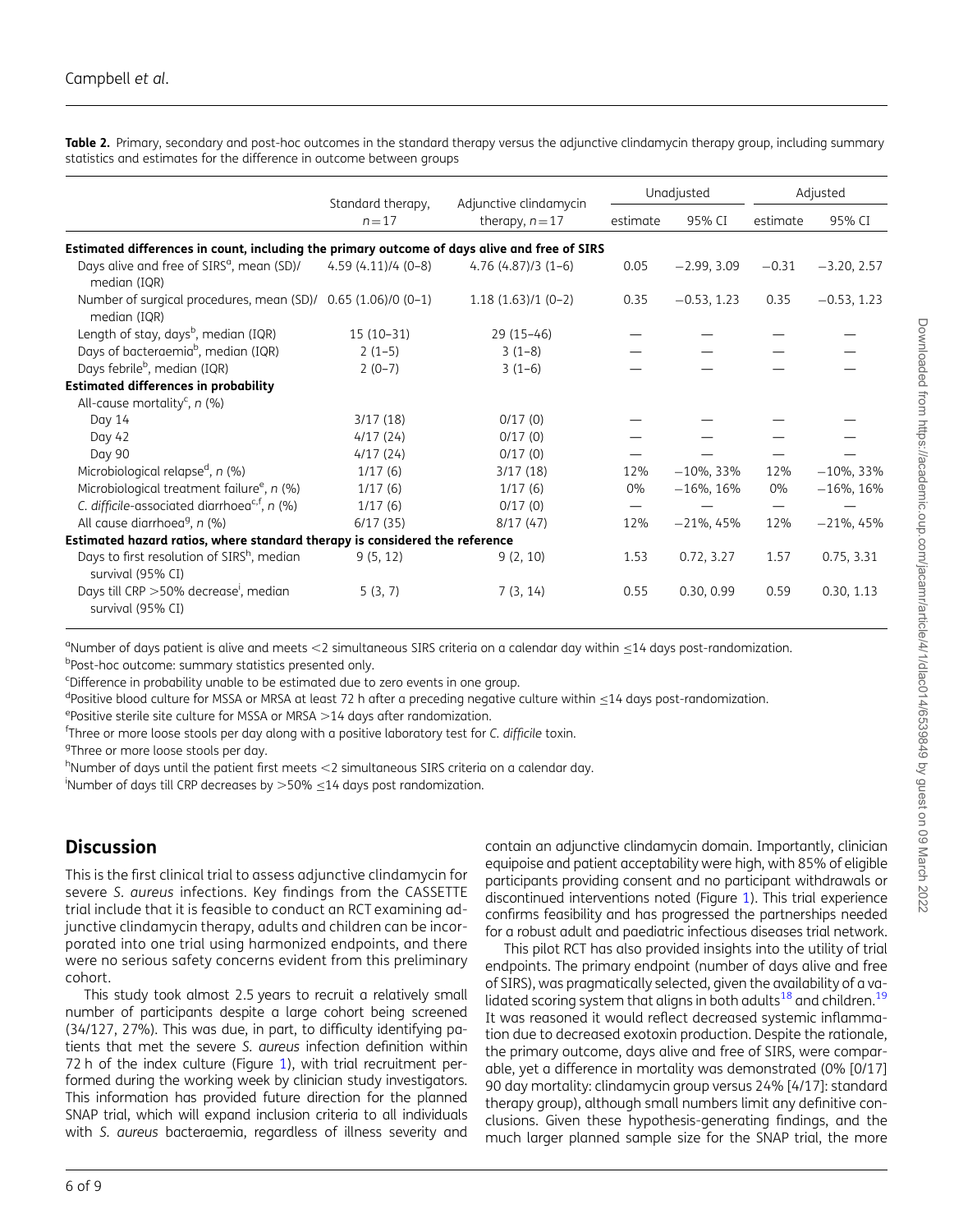<span id="page-6-0"></span>

Figure 2. Kaplan–Meier survival curves and 95% CI for all-cause mortality in the standard therapy ( $n=17$ ) and clindamycin therapy ( $n=17$ ) treatment groups. We were unable to estimate 95% CIs for clindamycin therapy due to zero events in that group.

<span id="page-6-1"></span>clinically relevant endpoint of all-cause mortality<sup>[20](#page-7-0)</sup> has been selected as the primary outcome for this planned RCT.

<span id="page-6-3"></span>In the CASSETTE trial, mortality in the standard treatment arm occurred only in adults and was consistent with mortality in other adult S. aureus bacteraemia trials.<sup>[1](#page-7-0),[2](#page-7-0)</sup> To have no deaths in the clindamycin arm despite balanced groups with severe disease suggests a possible benefit of clindamycin, but this could have occurred by chance given the small numbers. In the literature the human clinical studies previously examining adjunctive clindamycin include only four case series in the setting of necrotizing pneumonia ( $n=92$  adults/adolescents), $^{21}$  $^{21}$  $^{21}$  skin and soft tissue infections (SSTIs) ( $n=269$  adults),<sup>22</sup> severe influenza-MRSA pneumonia ( $n=29$  children)<sup>[23](#page-8-0)</sup> and PVL-positive invasive S. aureus infections ( $n=141$  adults).<sup>[24](#page-8-0)</sup> Two case series in the severe pneumonia setting demonstrated lower mortality with adjunctive protein synthesis inhibitor antibiotics compared with standard therapy alone,  $21,23$  $21,23$  but all have major study design limitations. A definitive trial is needed to objectively determine if this observed mortality difference reflects a true benefit or a chance finding.

<span id="page-6-4"></span><span id="page-6-2"></span>The burden of daily data collection for the primary endpoint was evident. This has since been refined to a single study timepoint (Day 5) for the equivalent secondary outcome in SNAP. <span id="page-6-5"></span>In addition, the statistical model for SNAP acknowledges the infrequent occurrence of trial endpoints in children (particularly death, 0/11, 0%) and will incorporate Bayesian hierarchical models that specify borrowing of data from adult patients to children.[25,26](#page-8-0) This pilot RCT has importantly enabled significant refinement of trial design in preparation for the definitive SNAP trial.

Limitations of this study include a small sample size, limiting conclusions regarding efficacy and mortality between treatment groups. However, this was a pilot RCT designed primarily to assess feasibility. There were some missing data points, however primary and key secondary outcomes including death and relapse were complete. We were unable to assess the total duration of IV antibiotic therapy or timing of IV to oral switch due to incomplete data. Some of the standard therapy group received adjunctive clindamycin prior to enrolment, which may have impacted results. There was no placebo available in the standard therapy group.

Lessons from the CASSETTE trial will inform the SNAP trial, which includes an adjunctive clindamycin domain and will be powered to determine whether clindamycin reduces the likelihood of death. Incorporating both adults and children with S. aureus infections in an RCT is feasible, despite challenges in analysis and data interpretation.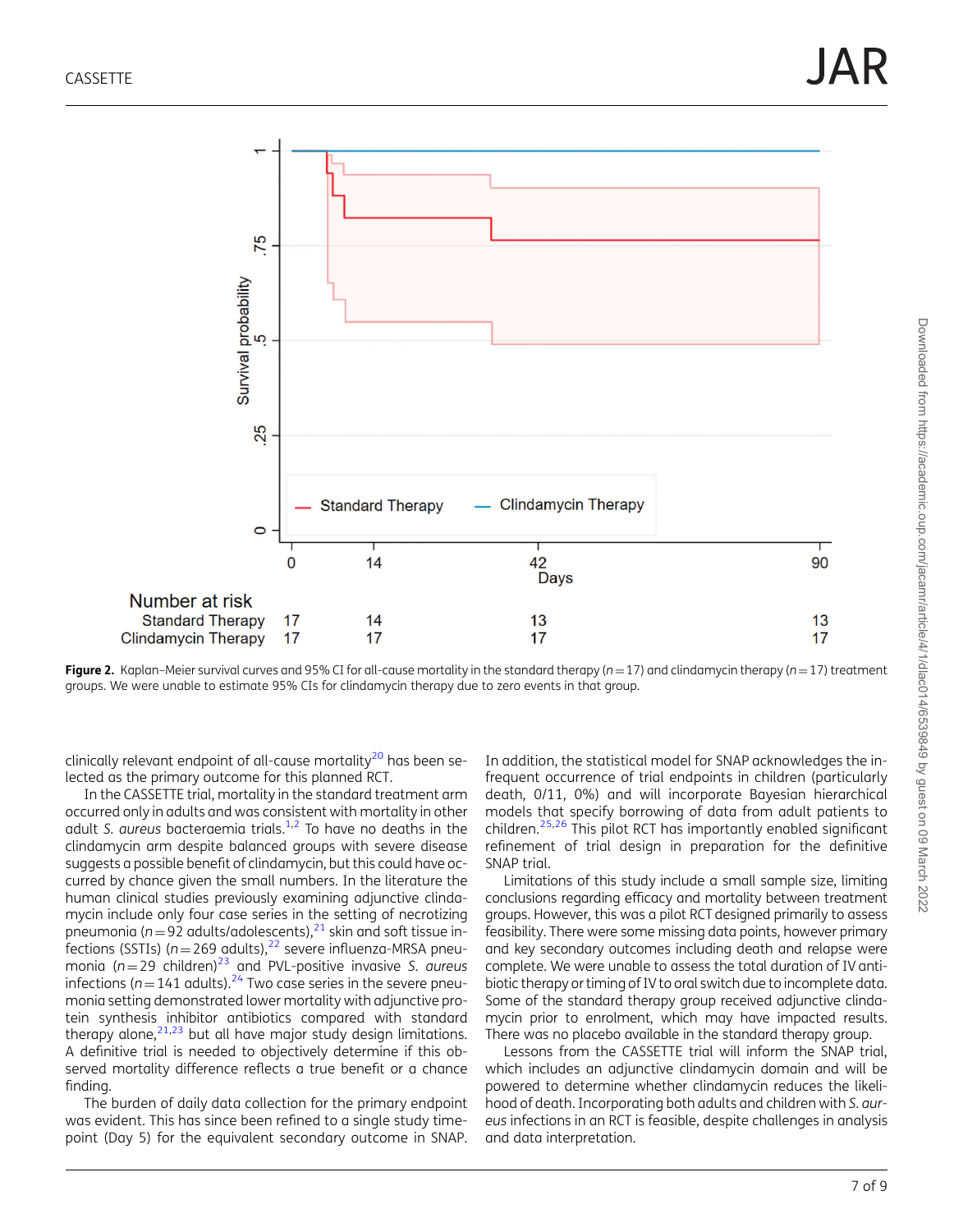## <span id="page-7-0"></span>Acknowledgements

Preliminary results of this study were presented virtually as an oral presentation (number 131) at the Australian Society of Infectious Diseases Annual Scientific Virtual Meeting on 25 March 2021.

We would like to acknowledge the participants and their families involved in this study, as well as the study-site clinical and microbiology laboratory staff.

### Funding

This work was supported by a National Health and Medical Research Council HOT NORTH grant (grant number 1131932), a Telethon Kids Institute, Wesfarmers Centre for Vaccines and Infectious Diseases Seed Fund grant, a National Health and Medical Research Council PhD scholarship to A.J.C (grant number APP1133670), National Health and Medical Research Council fellowship to A.C.B (grant number APP1175509) and a National Health and Medical Research Council fellowship to S.Y.C.T. (grant number 1145033).

# Transparency declarations

S.Y.C.T has received consultancy fees from Roivant Sciences for advising on a clinical trial design. All other authors: none to declare.

### Author contributions

J. S. Davis, S. Y. C. Tong and A. C. Bowen were involved in the conceptualization, methodology and supervision of this clinical trial. J. S. Davis, S. Y. C. Tong, A. C. Bowen, R. Dotel and A. J. Campbell were involved in the trial methodology. Statisticians N. Meagher and D. J. Price were involved in trial methodology, formal analysis and data visualization. Study coordinators J. Nelson and A. Whelan contributed to trial resources, data curation and project administration. A. J. Campbell, J. S. Davis, S. Y. C. Tong and A. C. Bowen wrote the original draft manuscript. All authors contributed to methodology, trial investigation and reviewing and editing of the manuscript. All authors approved the final manuscript as submitted and agree to be accountable for all aspects of the work. A. C. Bowen was involved in funding acquisition for the project.

# Supplementary data

[Appendices S1 to S4](http://academic.oup.com/jacamr/article-lookup/doi/10.1093/jacamr/dlac014#supplementary-data) are available as [Supplementary data](http://academic.oup.com/jacamr/article-lookup/doi/10.1093/jacamr/dlac014#supplementary-data) at JAC-AMR Online.

# References

[1](#page-1-0) van Hal SJ, Jensen SO, Vaska VL et al. Predictors of mortality in Staphylococcus aureus bacteremia. Clin Microbiol Rev 2012; 25: 362–86.

[2](#page-1-1) Kaukonen KM, Bailey M, Suzuki S et al. Mortality related to severe sepsis and septic shock among critically ill patients in Australia and New Zealand, 2000-2012. JAMA 2014; 311: 1308–16.

[3](#page-1-1) Schlapbach LJ, Straney L, Alexander J et al. Mortality related to invasive infections, sepsis, and septic shock in critically ill children in Australia and New Zealand, 2002-13: a multicentre retrospective cohort study. Lancet Infect Dis 2015; 15: 46–54.

[4](#page-1-2) Lambert M-L, Suetens C, Savey A et al. Clinical outcomes of health-care-associated infections and antimicrobial resistance in patients admitted to European intensive-care units: a cohort study. Lancet Infect Dis 2011; 11: 30–8.

[5](#page-1-3) Miles F, Voss L, Segedin E et al. Review of Staphylococcus aureus infections requiring admission to a paediatric intensive care unit. Arch Dis Child 2005; 90: 1274–8.

[6](#page-1-4) Poehlsgaard J, Douthwaite S. The bacterial ribosome as a target for antibiotics. Nat Rev Microbiol 2005; 3: 870–81.

[7](#page-1-5) Holland TL, Chambers HF, Boucher HW et al. Considerations for clinical trials of Staphylococcus aureus bloodstream infection in adults. Clin Infect Dis 2019; 68: 865–72.

[8](#page-1-6) McMullan BJ, Campbell AJ, Blyth CC et al. Clinical management of Staphylococcus aureus bacteremia in neonates, children, and adolescents. Pediatrics 2020; 146: e20200134.

[9](#page-1-7) Liu C, Strnad L, Beekmann SE et al. Clinical practice variation among adult infectious disease physicians in the management of Staphylococcus aureus bacteremia. Clin Infect Dis 2019; 69: 530–3.

[10](#page-1-8) Campbell AJ, Tong SYC, Davis JS et al. Infectious diseases clinician's variation in the management of pediatric Staphylococcus aureus bacteraemia and equipoise for clinical trials. Front Pediatr 2019; 7: 249.

[11](#page-1-9) Liu C, Bayer A, Cosgrove SE et al. Clinical practice guidelines by the Infectious Diseases Society of America for the treatment of methicillinresistant Staphylococcus aureus infections in adults and children: executive summary. Clin Infect Dis 2011; 52: 285-92.

[12](#page-1-9) Health Protection Agency UK. Guidance on the Diagnosis and Management of PVL-Associated Staphylococcus aureus Infections (PVL-SA) in England, 2nd edn. Health Protection Agency UK, 2008.

[13](#page-1-9) Gillet Y, Dumitrescu O, Tristan A et al. Pragmatic management of Panton-Valentine leukocidin-associated staphylococcal diseases. Int J Antimicrob Agents 2011; 38: 457–64.

[14](#page-1-10) Dotel R, Tong SYC, Bowen A et al. CASSETTE-clindamycin adjunctive therapy for severe Staphylococcus aureus treatment evaluation: study protocol for a randomised controlled trial. Trials 2019; 20: 353.

[15](#page-1-11) Gonzalez BE, Teruya J, Mahoney DH, Jr. et al. Venous thrombosis associated with staphylococcal osteomyelitis in children. Pediatrics 2006; 117: 1673–9.

[16](#page-1-11) Bocchini CE, Hulten KG, Jr ME et al. Panton-Valentine leukocidin genes are associated with enhanced inflammatory response and local disease in acute hematogenous Staphylococcus aureus osteomyelitis in children. Pediatrics 2006; 117: 433–40.

[17](#page-2-1) Harris PA, Taylor R, Thielke R et al. Research electronic data capture (REDCap)–a metadata-driven methodology and workflow process for providing translational research informatics support. J Biomed Inform 2009; 42: 377–81.

[18](#page-5-1) Bone RC, Balk RA, Cerra FB et al. Definitions for sepsis and organ failure and guidelines for the use of innovative therapies in sepsis. The ACCP/SCCM Consensus Conference Committee. American College of Chest Physicians/Society of Critical Care Medicine. Chest 1992; 101: 1644–55.

[19](#page-5-1) Goldstein B, Giroir B, Randolph A. International pediatric sepsis consensus conference: definitions for sepsis and organ dysfunction in pediatrics. Pediatr Crit Care Med 2005; 6: 2-8.

[20](#page-6-1) Harris PNA, McNamara JF, Lye DC et al. Proposed primary endpoints for use in clinical trials that compare treatment options for bloodstream infection in adults: a consensus definition. Clin Microbiol Infect 2017; 23: 533–41.

[21](#page-6-2) Li H-T, Zhang T-T, Huang J et al. Factors associated with the outcome of life-threatening necrotizing pneumonia due to community-acquired Staphylococcus aureus in adult and adolescent patients. Respiration 2011; 81: 448–60.

[22](#page-6-3) Wargo KA, McCreary EK, English TM. Vancomycin combined with clindamycin for the treatment of acute bacterial skin and skin-structure infections. Clin Infect Dis 2015; 61: 1148–54.